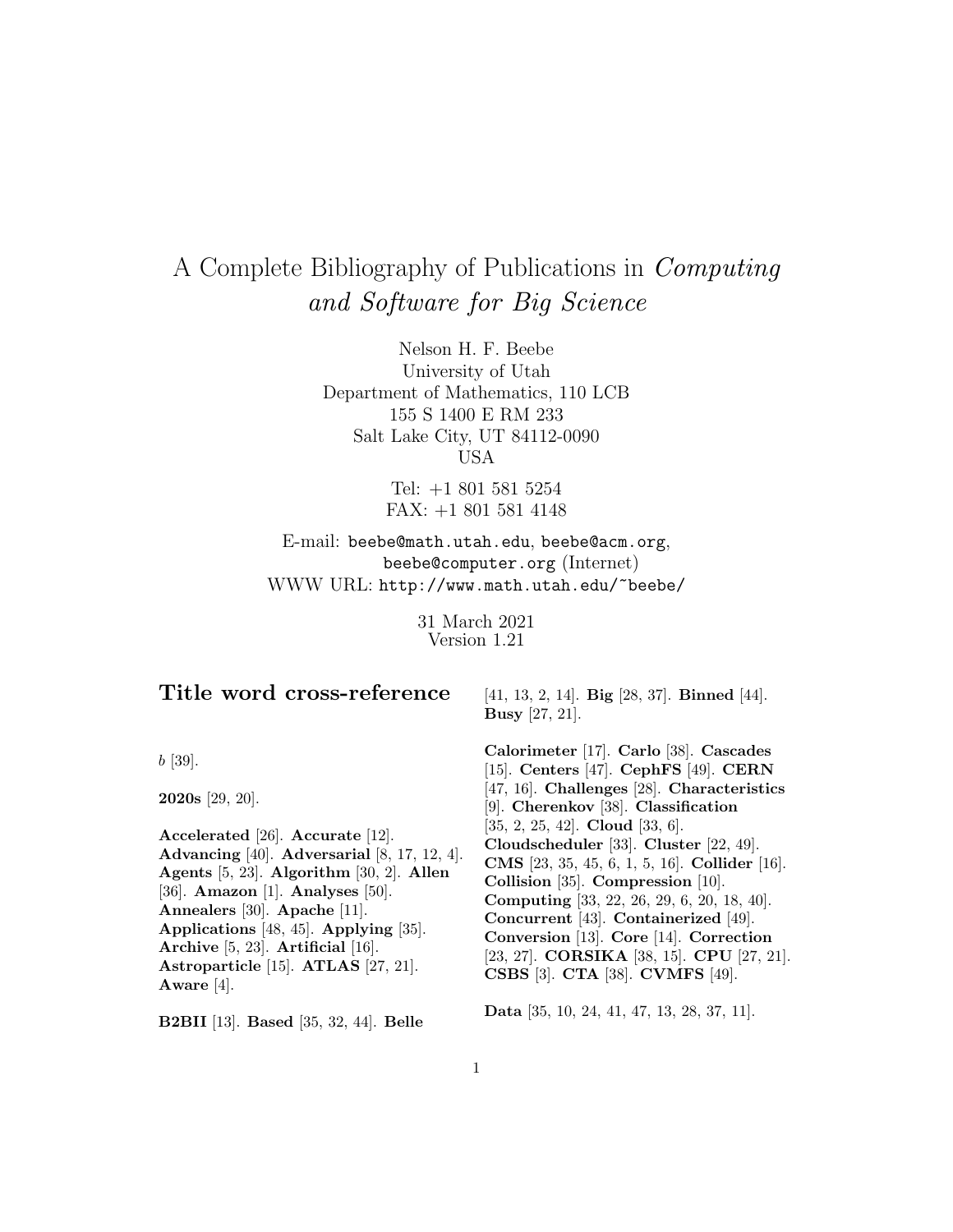**Deep** [35, 25, 39]. **Dependence** [34]. **Dependencies** [9]. **Deployment** [22]. **Detector** [35, 8, 16]. **Detectors** [12]. **Developers** [46]. **Direct** [35]. **Distance** [8]. **Distributed** [5, 23]. **Distribution** [47]. **Dynamic** [47, 22].

**Editorial** [3]. **Education** [46]. **Electromagnetic** [17]. **End** [35]. **End-to-End** [35]. **Energy** [37, 39, 50, 42]. **Environments** [22]. **Estimation** [39]. **Event** [35, 19, 25, 42]. **Events** [35]. **Example** [4]. **Experiment** [2, 5, 23, 16]. **Experimental** [18]. **Experiments** [10]. **Exploit** [27, 21]. **Extra** [27, 21].

**Facilities** [1]. **Fast** [12]. **FastBDT** [2]. **FITS** [11]. **FPGA** [26]. **FPGA-Accelerated** [26]. **Framework** [15]. **Full** [19]. **Fully** [49]. **Function** [34]. **Fundamental** [40].

**GeantV** [43]. **Generating** [8]. **Generation** [38, 15]. **Generative** [17, 12, 4]. **Generators** [31]. **Gluon** [7]. **GPUs** [36]. **Graphcore** [48]. **Grid** [27, 21].

**Hadron** [16]. **HEP** [43, 29, 20, 1]. **HEPCloud** [1]. **High** [36, 33, 47, 22, 6, 18, 31, 37, 50, 42]. **High-Energy** [42]. **High-Level** [36]. **High-Performance** [18]. **High-Quality** [31]. **High-Rate** [47]. **High-Throughput** [33, 6, 18]. **Home** [27, 21, 6]. **HPC** [47, 49]. **HPC/HTC** [49]. **HTC** [49]. **HTCondor** [49].

**Identifying** [9]. **II** [41, 13, 2, 14]. **Image** [35]. **Image-Based** [35]. **Improve** [25]. **Inference** [32, 26, 44]. **infrastructure** [45]. **Input** [9, 34]. **Integrating** [6]. **Interpretation** [19]. **Investigation** [1]. **IPUs** [48].

**Jet** [39]. **Jobs** [49]. **Julia** [50].

**Large** [10, 16]. **Large-Scale** [10]. **Learning** [35, 32, 26, 37, 25, 42, 4]. **Learning-Based** [32]. **Level** [36]. **LHC** [35, 5, 23, 25]. **LHCb** [36]. **Likelihoods** [44]. **Location** [4]. **Location-Aware** [4].

**Machine** [32, 26, 37, 42]. **MadMiner** [32]. **Management** [24, 5, 23]. **Modern** [37]. **Monitoring** [16, 45]. **Monte** [38]. **Multivariate** [2].

**Network** [17, 39, 9, 34, 44]. **Networks** [7, 8, 12, 16, 4]. **Neural** [7, 16, 39, 9, 34, 44]. **Next** [15]. **Nuisance** [44]. **Number** [31].

**Offline** [41]. **Online** [41]. **Open** [35]. **Operating** [49]. **Operations** [41]. **Optimal** [44]. **Optimization** [44]. **Optimized** [2]. **Optimizing** [38].

**Paradigm** [1]. **Parameters** [44]. **Particle** [43, 32, 22, 26, 15, 8, 46, 48, 12, 4]. **Pattern** [30]. **Performance** [22, 18, 50]. **Photons** [38]. **Physics** [35, 10, 32, 22, 26, 15, 46, 48, 37, 40, 50, 42, 4]. **Pipelines** [37]. **Poisson** [44]. **Polynomial** [10]. **Potential** [48]. **Precise** [17]. **Presence** [44]. **Processing** [47]. **Propagation** [38]. **Prototype** [43]. **Provisioning** [33].

**Quality** [31]. **Quantum** [30, 40, 42]. **Quark** [7]. **Quark/Gluon** [7].

**R&D** [29, 20]. **Random** [31]. **Rate** [47]. **Real** [25]. **Real-Time** [25]. **Recognition** [30]. **Recursive** [7]. **Reducing** [34]. **Refining** [8]. **Relevant** [9]. **Remote** [47]. **Resolution** [39]. **Response** [9]. **Results** [43]. **Review** [31]. **Roadmap** [29, 20]. **Rucio** [24].

**Scale** [10]. **Science** [28, 18]. **Scientific** [24].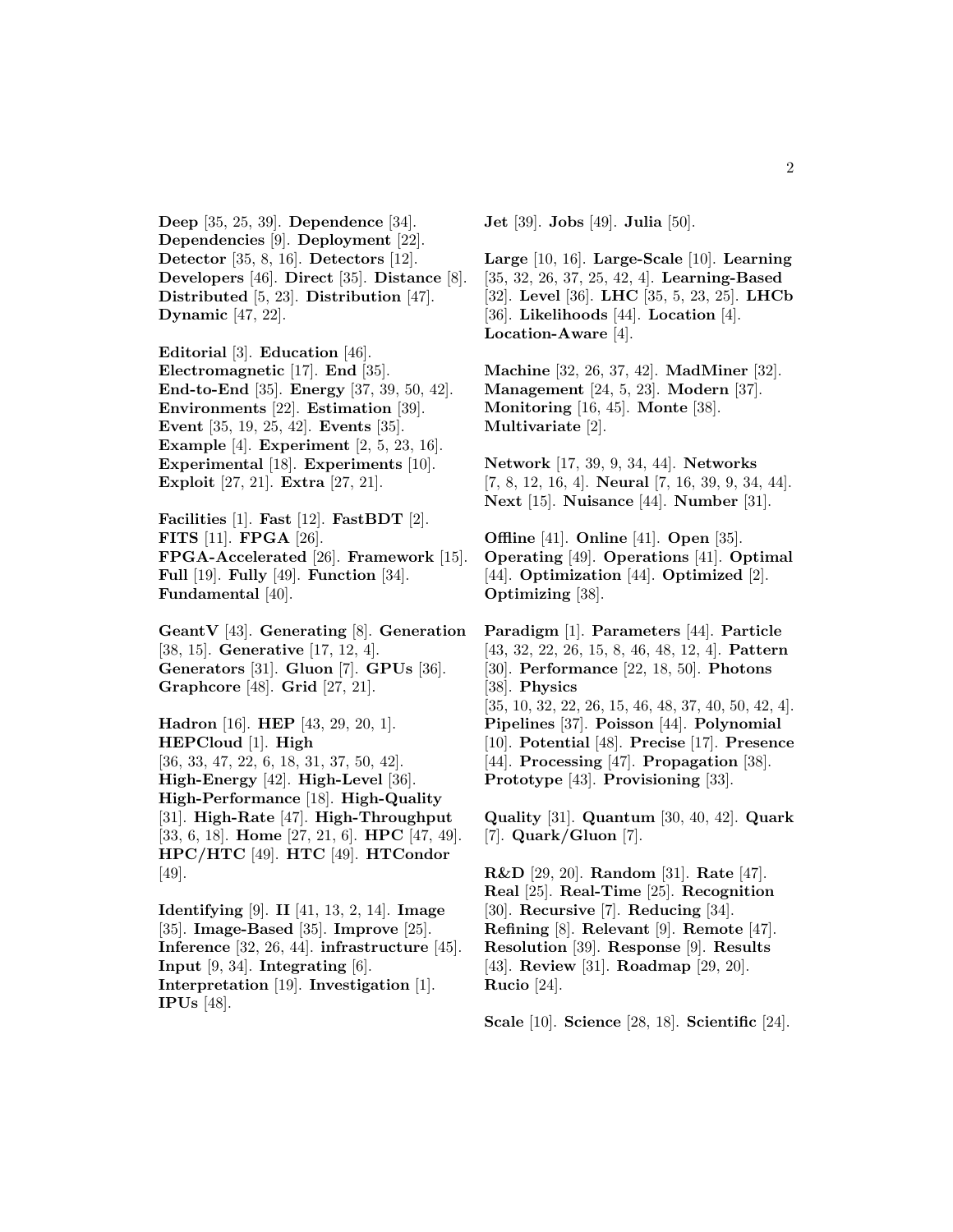**Selection** [25]. **Service** [33, 26]. **Services** [1]. **Showers** [17]. **Simulation** [43, 15, 17, 12]. **Simulations** [38, 8]. **Simultaneous** [39]. **Singularity** [49]. **Sites** [21, 27]. **Software** [29, 46, 14]. **Solution** [5, 23]. **Source** [11]. **Space** [9, 34]. **Spark** [11]. **Speed** [2]. **Speed-Optimized** [2]. **Statistical** [44]. **Studying** [48]. **Supporting** [18]. **Synthesis** [4]. **System** [41]. **Systematic** [34, 44].

**Tagging** [7]. **Throughput** [33, 6, 18]. **Time** [25]. **Tools** [37]. **Topology** [25]. **Training** [46]. **Transport** [43]. **Trigger** [36].

**Uncertainties** [34, 44]. **Using** [8, 17, 49, 12, 21, 44, 27].

**Vector** [43]. **Virtualized** [22]. **VM** [33]. **Volunteer** [6].

**Wasserstein** [8, 17]. **Web** [1]. **Workflow** [5, 23].

# **References**

#### **Holzman:2017:HNP**

[1] Burt Holzman, Lothar A. T. Bauerdick, and Eric W. Vaandering. HEPCloud, a new paradigm for HEP facilities: CMS Amazon Web Services investigation. Computing and Software for Big Science, 1(1):??, November 2017. CO-DEN ???? ISSN 2510-2036 (print), 2510-2044 (electronic). URL https:// link.springer.com/article/10.1007/ s41781-017-0001-9.

#### **Keck:2017:FSO**

[2] Thomas Keck. FastBDT: a speedoptimized multivariate classification algorithm for the Belle II experiment. Computing and Software for Big Sci-

ence, 1(1):??, November 2017. CO-DEN ???? ISSN 2510-2036 (print), 2510-2044 (electronic). URL https:// link.springer.com/article/10.1007/ s41781-017-0002-8.

## **Beckmann:2017:CE**

[3] Volker Beckmann, Markus Elsing, and Günter Quast. CSBS editorial. Computing and Software for Big Science, 1(1):??, November 2017. CODEN ???? ISSN 2510-2036 (print), 2510- 2044 (electronic). URL https:// link.springer.com/article/10.1007/ s41781-017-0003-7.

# **deOliveira:2017:LPP**

[4] Luke de Oliveira, Michela Paganini, and Benjamin Nachman. Learning particle physics by example: Location-aware generative adversarial networks for physics synthesis. Computing and Software for Big Science,  $1(1):??$ , November 2017. CODEN ???? ISSN 2510-2036 (print), 2510-2044 (electronic). URL https:// link.springer.com/article/10.1007/ s41781-017-0004-6.

#### **Kuznetsov:2018:ASD**

[5] Valentin Kuznetsov, Nils Leif Fischer, and Yuyi Guo. The archive solution for distributed workflow management agents of the CMS experiment at LHC. Computing and Software for Big Science, 2(1):??, November 2018. CO-DEN ???? ISSN 2510-2036 (print), 2510-2044 (electronic). URL https:// link.springer.com/article/10.1007/ s41781-018-0005-0. See correction [23].

# **Field:2018:CIV**

[6] L. Field, D. Spiga, and L. Cristella. CMS@home: Integrating the volunteer cloud and high-throughput computing.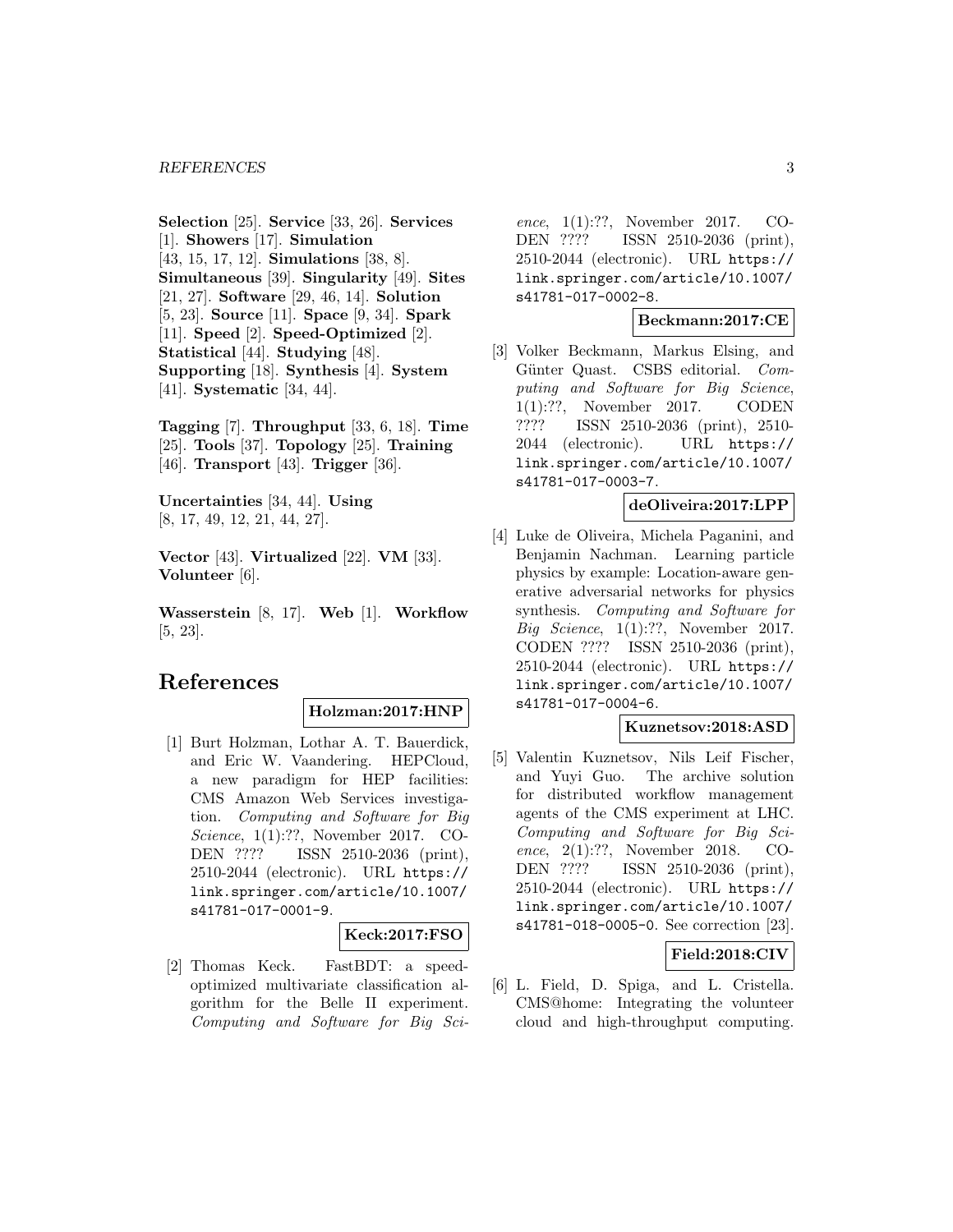Computing and Software for Big Science, 2(1):??, November 2018. CO-DEN ???? ISSN 2510-2036 (print), 2510-2044 (electronic). URL https:// link.springer.com/article/10.1007/ s41781-018-0006-z.

## **Cheng:2018:RNN**

[7] Taoli Cheng. Recursive neural networks in quark/gluon tagging. Computing and Software for Big Science, 2(1):??, November 2018. CODEN ???? ISSN 2510- 2036 (print), 2510-2044 (electronic). URL https://link.springer.com/article/ 10.1007/s41781-018-0007-y.

#### **Erdmann:2018:GRP**

[8] Martin Erdmann, Lukas Geiger, and David Schmidt. Generating and refining particle detector simulations using the Wasserstein distance in adversarial networks. Computing and Software for Big Science, 2(1):??, November 2018. CO-DEN ???? ISSN 2510-2036 (print), 2510-2044 (electronic). URL https:// link.springer.com/article/10.1007/ s41781-018-0008-x.

# **Wunsch:2018:IRD**

[9] Stefan Wunsch, Raphael Friese, and Günter Quast. Identifying the relevant dependencies of the neural network response on characteristics of the input space. Computing and Software for Big Science, 2(1):??, November 2018. CO-DEN ???? ISSN 2510-2036 (print), 2510-2044 (electronic). URL https:// link.springer.com/article/10.1007/ s41781-018-0012-1.

#### **Aubert:2018:PDC**

[10] Pierre Aubert, Thomas Vuillaume, and Nahid Emad. Polynomial data compression for large-scale physics experiments. Computing and Software for Big Science, 2(1):??, November 2018. CO-DEN ???? ISSN 2510-2036 (print), 2510-2044 (electronic). URL https:// link.springer.com/article/10.1007/ s41781-018-0010-3.

# **Peloton:2018:FDS**

[11] Julien Peloton, Christian Arnault, and Stéphane Plaszczynski. FITS data source for Apache Spark. Computing and Software for Big Science,  $2(1)$ :??, November 2018. CODEN ???? ISSN 2510- 2036 (print), 2510-2044 (electronic). URL https://link.springer.com/article/ 10.1007/s41781-018-0014-z.

## **Musella:2018:FAS**

[12] Pasquale Musella and Francesco Pandolfi. Fast and accurate simulation of particle detectors using generative adversarial networks. Computing and Software for Big Science, 2(1):??, November 2018. CODEN ???? ISSN 2510-2036 (print), 2510-2044 (electronic). URL https:// link.springer.com/article/10.1007/ s41781-018-0015-y.

## **Gelb:2018:BDC**

[13] Moritz Gelb, Thomas Keck, and Anze Zupanc. B2BII: Data conversion from Belle to Belle II. Computing and Software for Big Science, 2(1):??, November 2018. CODEN ???? ISSN 2510-2036 (print), 2510-2044 (electronic). URL https:// link.springer.com/article/10.1007/ s41781-018-0016-x.

## **Kuhr:2019:BIC**

[14] T. Kuhr, C. Pulvermacher, and N. Braun. The Belle II core software. Computing and Software for Big Science, 3(1):??, December 2019. CODEN ???? ISSN 2510- 2036 (print), 2510-2044 (electronic). URL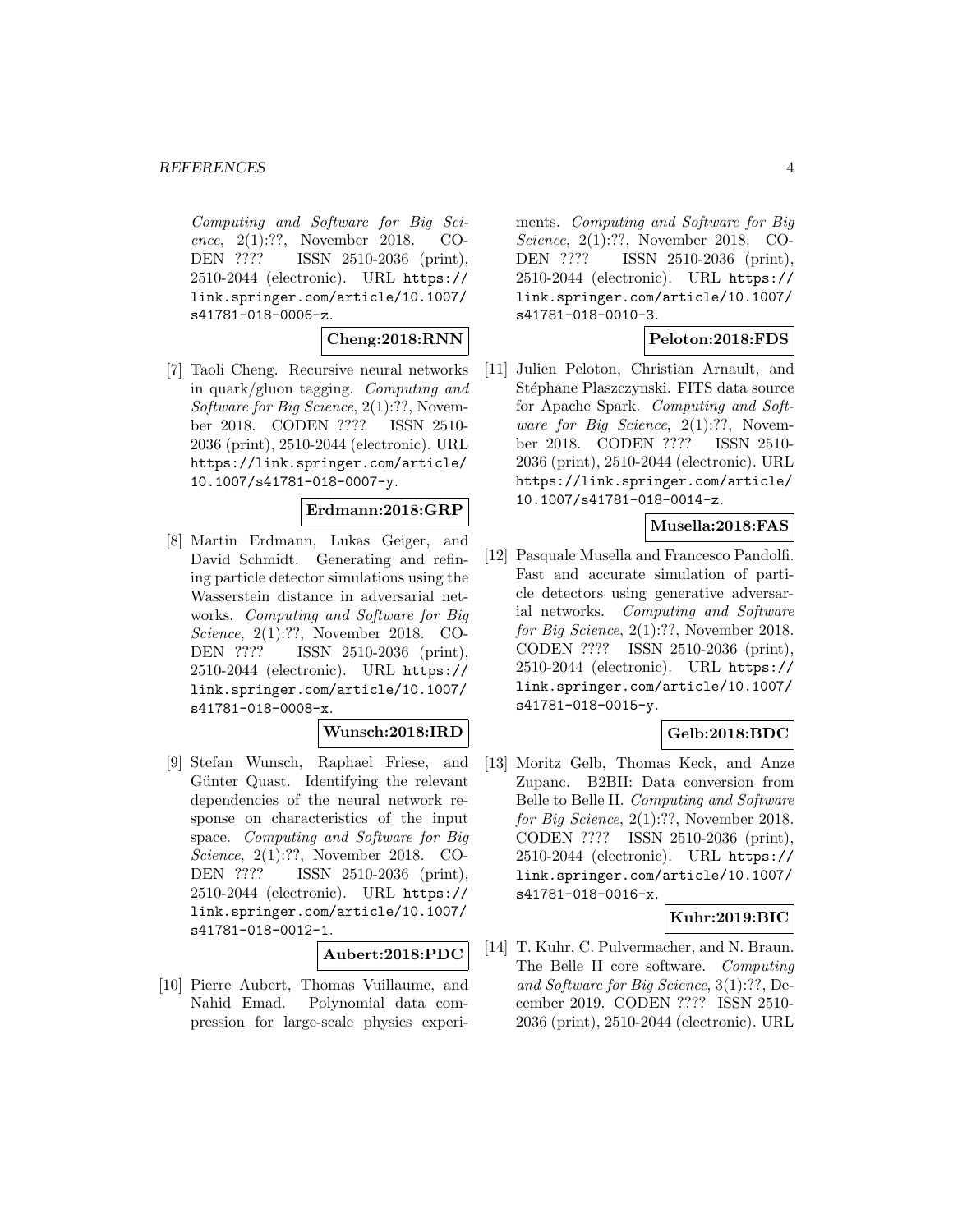https://link.springer.com/article/ 10.1007/s41781-018-0017-9.

#### **Engel:2019:TNG**

[15] Ralph Engel, Dieter Heck, and Darko Veberič. Towards a next generation of CORSIKA: a framework for the simulation of particle cascades in astroparticle physics. Computing and Software for Big Science, 3(1):??, December 2019. CODEN ???? ISSN 2510-2036 (print), 2510-2044 (electronic). URL https:// link.springer.com/article/10.1007/ s41781-018-0013-0.

# **Pol:2019:DMA**

[16] Adrian Alan Pol, Gianluca Cerminara, and Agrima Seth. Detector monitoring with artificial neural networks at the CMS experiment at the CERN Large Hadron Collider. Computing and Software for Big Science, 3(1):??, December 2019. CODEN ???? ISSN 2510- 2036 (print), 2510-2044 (electronic). URL https://link.springer.com/article/ 10.1007/s41781-018-0020-1.

#### **Erdmann:2019:PSE**

[17] Martin Erdmann, Jonas Glombitza, and Thorben Quast. Precise simulation of electromagnetic calorimeter showers using a Wasserstein generative adversarial network. Computing and Software for Big Science, 3(1):??, December 2019. CODEN ???? ISSN 2510-2036 (print), 2510-2044 (electronic). URL https:// link.springer.com/article/10.1007/ s41781-018-0019-7.

#### **Huerta:2019:SHP**

[18] E. A. Huerta, Roland Haas, and Daniel S. Katz. Supporting high-performance and high-throughput computing for experimental science. Computing and Software for Big Science, 3(1):??, December 2019. CODEN ???? ISSN 2510-2036 (print), 2510-2044 (electronic). URL https:// link.springer.com/article/10.1007/ s41781-019-0022-7.

#### **Keck:2019:FEI**

[19] T. Keck, F. Abudinén, and A. Zupanc. The full event interpretation. Computing and Software for Big Science, 3(1):??, December 2019. CODEN ???? ISSN 2510- 2036 (print), 2510-2044 (electronic). URL https://link.springer.com/article/ 10.1007/s41781-019-0021-8.

#### **Foundation:2019:RHS**

[20] The HEP Software Foundation, Johannes Albrecht, and Efe Yazgan. A roadmap for HEP software and computing R&D for the 2020s. Computing and Software for Big Science, 3(1):??, December 2019. CODEN ???? ISSN 2510-2036 (print), 2510-2044 (electronic). URL https:// link.springer.com/article/10.1007/ s41781-018-0018-8.

#### **Wu:2019:UAE**

[21] Wenjing Wu, David Cameron, and Di Qing. Using ATLAS@Home to exploit extra CPU from busy grid sites. Computing and Software for Big Science, 3(1):??, December 2019. CO-DEN ???? ISSN 2510-2036 (print), 2510-2044 (electronic). URL https:// link.springer.com/article/10.1007/ s41781-019-0023-6. See correction [27].

## **Buhrer:2019:DVD**

[22] Felix Bührer, Frank Fischer, and Bernd Wiebelt. Dynamic virtualized deployment of particle physics environments on a high performance computing cluster. Computing and Software for Big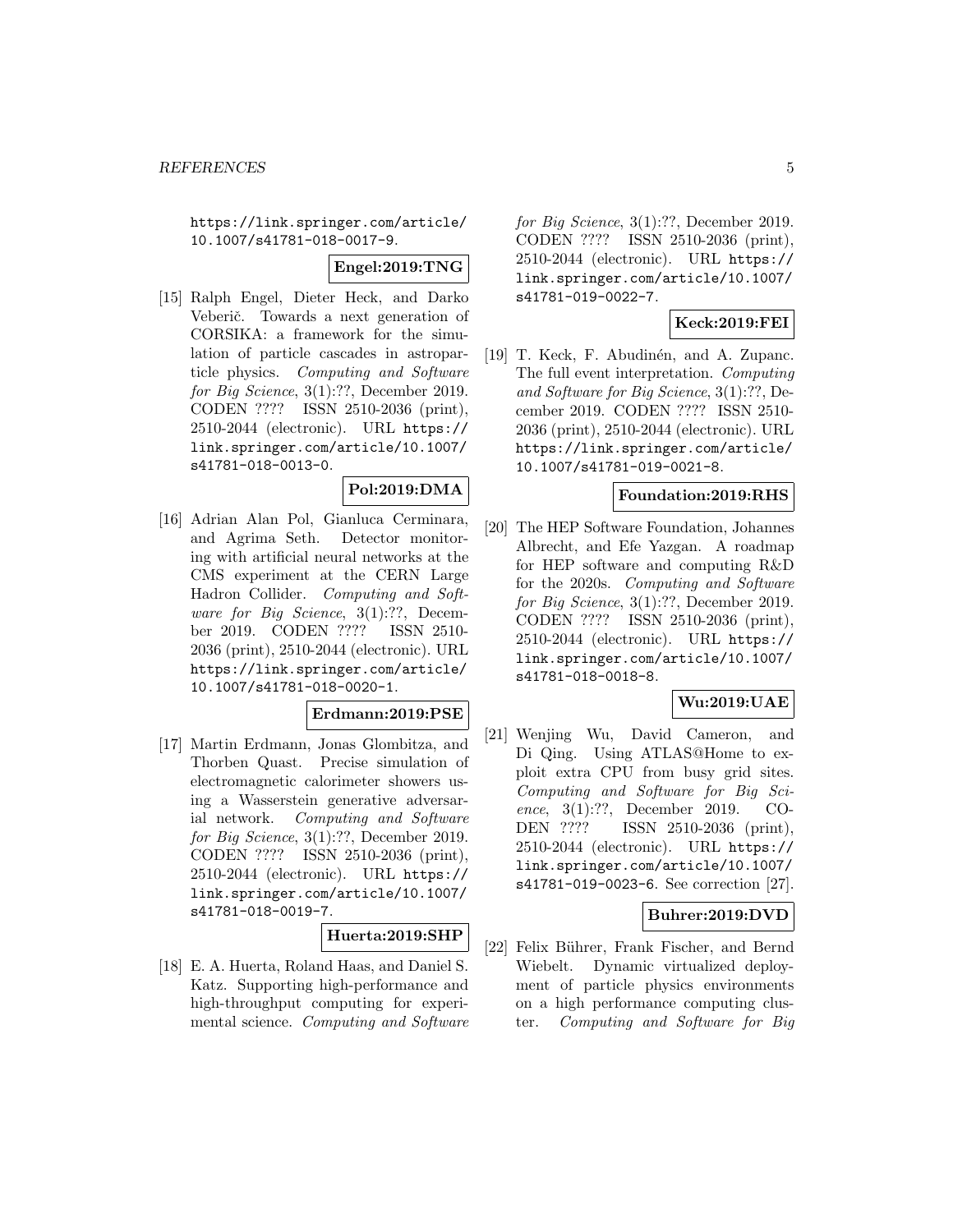Science, 3(1):??, December 2019. CO-DEN ???? ISSN 2510-2036 (print), 2510-2044 (electronic). URL https:// link.springer.com/article/10.1007/ s41781-019-0024-5.

#### **Kuznetsov:2019:CAS**

[23] Valentin Kuznetsov, Nils Leif Fischer, and Yuyi Guo. Correction to: The Archive Solution for Distributed Workflow Management Agents of the CMS Experiment at LHC. Computing and Software for Big Science, 3(1):??, December 2019. CODEN ???? ISSN 2510- 2036 (print), 2510-2044 (electronic). URL https://link.springer.com/article/ 10.1007/s41781-019-0025-4. See [5].

## **Barisits:2019:RSD**

[24] Martin Barisits, Thomas Beermann, and Tobias Wegner. Rucio: Scientific data management. Computing and Software for Big Science, 3(1):??, December 2019. CODEN ???? ISSN 2510-2036 (print), 2510-2044 (electronic). URL https:// link.springer.com/article/10.1007/ s41781-019-0026-3.

# **Nguyen:2019:TCD**

[25] T. Q. Nguyen, D. Weitekamp III, and J-R. Vlimant. Topology classification with deep learning to improve real-time event selection at the LHC. Computing and Software for Big Science, 3(1):??, December 2019. CODEN ???? ISSN 2510- 2036 (print), 2510-2044 (electronic). URL https://link.springer.com/article/ 10.1007/s41781-019-0028-1.

## **Duarte:2019:FAM**

[26] Javier Duarte, Philip Harris, and Zhenbin Wu. FPGA-accelerated machine learning inference as a service for particle physics computing. Computing and Software for

Big Science, 3(1):??, December 2019. CO-DEN ???? ISSN 2510-2036 (print), 2510-2044 (electronic). URL https:// link.springer.com/article/10.1007/ s41781-019-0027-2.

## **Wu:2019:CUA**

[27] Wenjing Wu, David Cameron, and Di Qing. Correction to: Using AT-LAS@Home to Exploit Extra CPU from Busy Grid Sites. Computing and Software for Big Science, 3(1):??, December 2019. CODEN ???? ISSN 2510-2036 (print), 2510-2044 (electronic). URL https:// link.springer.com/article/10.1007/ s41781-019-0029-0. See [21].

# **Heiss:2019:BDC**

[28] Andreas Heiss. Big data challenges in big science. Computing and Software for Big Science, 3(1):??, December 2019. CODEN ???? ISSN 2510-2036 (print), 2510-2044 (electronic). URL https:// link.springer.com/article/10.1007/ s41781-019-0030-7.

# **Elsen:2019:RHS**

[29] Eckhard Elsen. A roadmap for HEP software and computing R&D for the 2020s. Computing and Software for Big Science, 3(1):??, December 2019. CO-DEN ???? ISSN 2510-2036 (print), 2510-2044 (electronic). URL https:// link.springer.com/article/10.1007/ s41781-019-0031-6.

# **Bapst:2020:PRA**

[30] Frédéric Bapst, Wahid Bhimji, and Alex Smith. A pattern recognition algorithm for quantum annealers. Computing and Software for Big Science, 4(1):??, December 2020. CODEN ???? ISSN 2510- 2036 (print), 2510-2044 (electronic). URL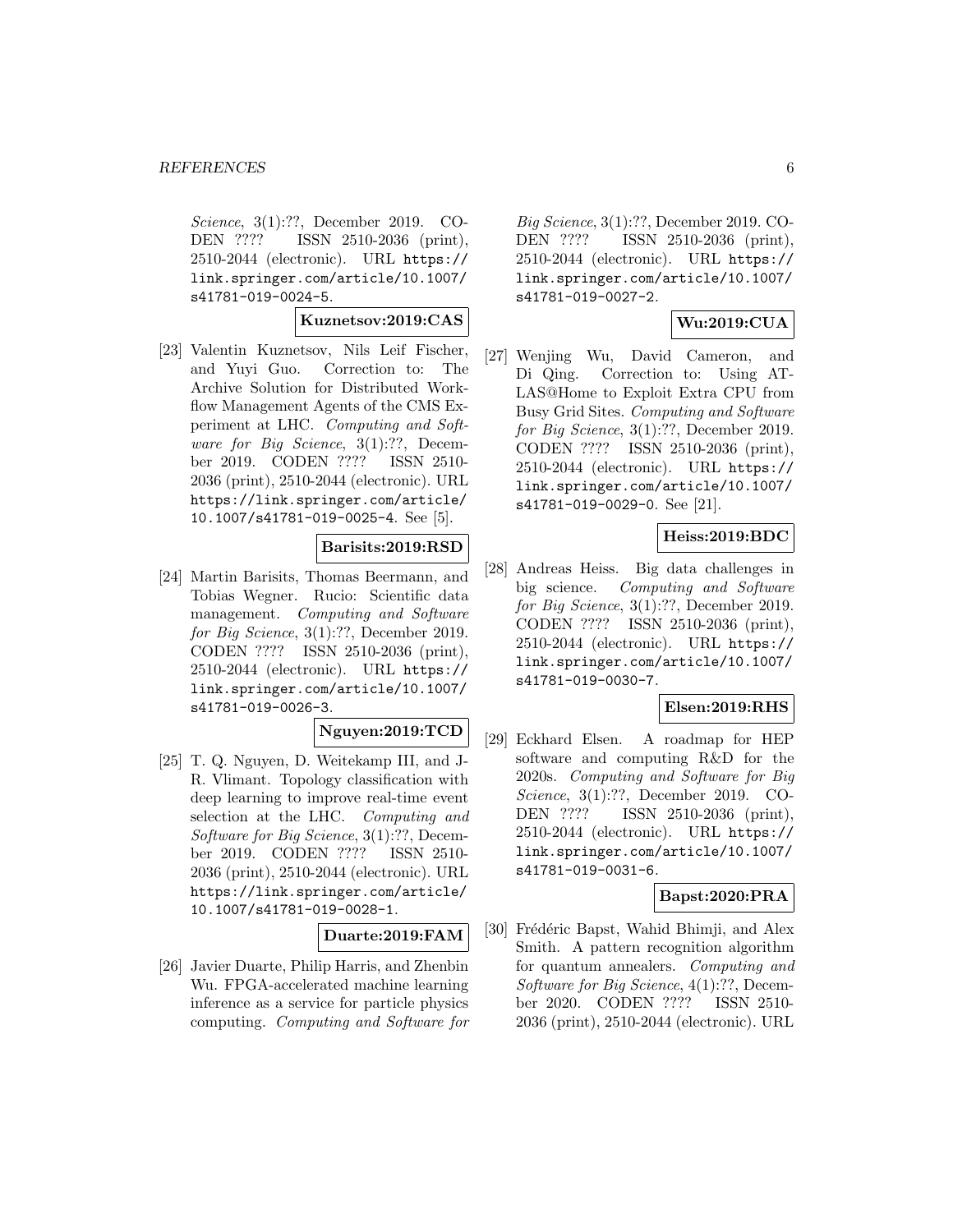https://link.springer.com/article/ 10.1007/s41781-019-0032-5.

## **James:2020:RHQ**

[31] Frederick James and Lorenzo Moneta. Review of high-quality random number generators. Computing and Software for Big Science,  $4(1):2:1-2:12$ , December 2020. CODEN ???? ISSN 2510- 2036 (print), 2510-2044 (electronic). URL https://link.springer.com/article/ 10.1007/s41781-019-0034-3.

# **Brehmer:2020:MML**

[32] Johann Brehmer, Felix Kling, and Kyle Cranmer. MadMiner: Machine learningbased inference for particle physics. Computing and Software for Big Science, 4(1):??, December 2020. CO-DEN ???? ISSN 2510-2036 (print), 2510-2044 (electronic). URL https:// link.springer.com/article/10.1007/ s41781-020-0035-2.

# **Berghaus:2020:HTC**

[33] F. Berghaus, K. Casteels, and J. Weldon. High-throughput cloud computing with the cloudscheduler VM provisioning service. Computing and Software for Big Science, 4(1):??, December 2020. CODEN ???? ISSN 2510-2036 (print), 2510-2044 (electronic). URL https:// link.springer.com/article/10.1007/ s41781-020-0036-1.

#### **Wunsch:2020:RDN**

[34] Stefan Wunsch, Simon Jörger, and Günter Quast. Reducing the dependence of the neural network function to systematic uncertainties in the input space. Computing and Software for Big Science, 4(1):??, December 2020. CO-DEN ???? ISSN 2510-2036 (print),

2510-2044 (electronic). URL https:// link.springer.com/article/10.1007/ s41781-020-00037-9.

# **Andrews:2020:EEP**

[35] M. Andrews, M. Paulini, and B. Poczos. End-to-end physics event classification with CMS open data: Applying imagebased deep learning to detector data for the direct classification of collision events at the LHC. Computing and Software for Big Science, 4(1):??, December 2020. CODEN ???? ISSN 2510-2036 (print), 2510-2044 (electronic). URL https:// link.springer.com/article/10.1007/ s41781-020-00038-8.

# **Aaij:2020:AHL**

[36] R. Aaij, J. Albrecht, and M. Williams. Allen: a high-level trigger on GPUs for LHCb. Computing and Software for Big Science, 4(1):??, December 2020. CO-DEN ???? ISSN 2510-2036 (print), 2510-2044 (electronic). URL https:// link.springer.com/article/10.1007/ s41781-020-00039-7.

#### **Migliorini:2020:MLP**

[37] M. Migliorini, R. Castellotti, and M. Zanetti. Machine learning pipelines with modern big data tools for high energy physics. Computing and Software for Big Science, 4(1):??, December 2020. CODEN ???? ISSN 2510-2036 (print), 2510-2044 (electronic). URL https:// link.springer.com/article/10.1007/ s41781-020-00040-0.

#### **Arrabito:2020:OCP**

[38] Luisa Arrabito, Konrad Bernlöhr, and Guillaume Revy. Optimizing Cherenkov photons generation and propagation in CORSIKA for CTA Monte–Carlo simulations. Computing and Software for Big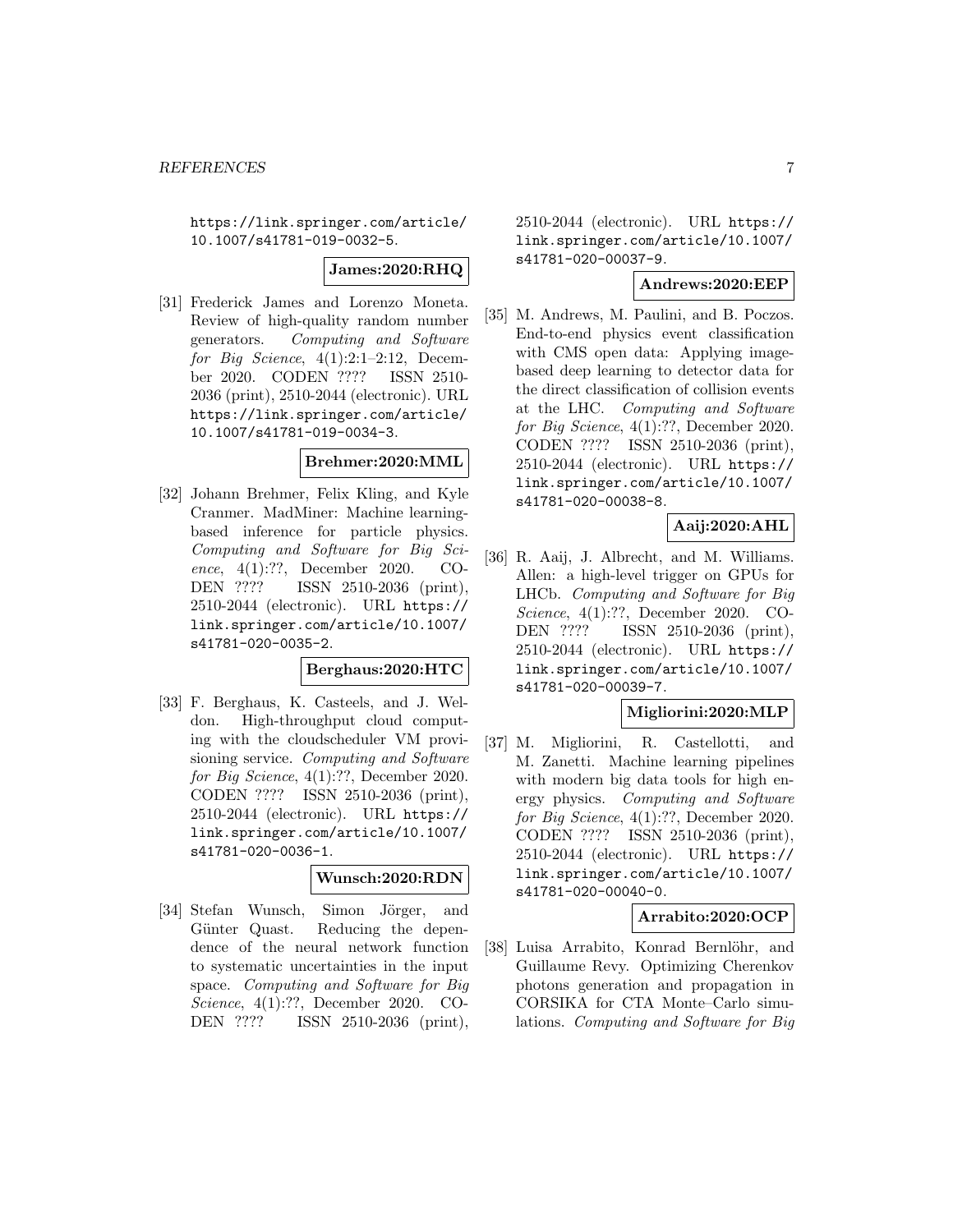Science, 4(1):??, December 2020. CO-DEN ???? ISSN 2510-2036 (print), 2510-2044 (electronic). URL https:// link.springer.com/article/10.1007/ s41781-020-00042-y.

## **Sirunyan:2020:DNN**

[39] A. M. Sirunyan, A. Tumasyan, and CMS Collaboration. A deep neural network for simultaneous estimation of b jet energy and resolution. Computing and Software for Big Science, 4(1):??, December 2020. CODEN ???? ISSN 2510-2036 (print), 2510-2044 (electronic). URL https:// link.springer.com/article/10.1007/ s41781-020-00041-z.

#### **Spentzouris:2020:QCA**

[40] Panagiotis Spentzouris. Quantum computing: Advancing fundamental physics. Computing and Software for Big Science, 4(1):??, December 2020. CO-DEN ???? ISSN 2510-2036 (print), 2510-2044 (electronic). URL https:// link.springer.com/article/10.1007/ s41781-020-00043-x.

## **Barrett:2021:BIO**

[41] Matthew Barrett, Takanori Hara, and Prashant Shingade. The Belle II online–offline data operations system. Computing and Software for Big Science, 5(1):??, December 2021. CO-DEN ???? ISSN 2510-2036 (print), 2510-2044 (electronic). URL https:// link.springer.com/article/10.1007/ s41781-020-00045-9.

#### **Terashi:2021:ECQ**

[42] Koji Terashi, Michiru Kaneda, and Junichi Tanaka. Event classification with quantum machine learning in high-energy physics. Computing and Software for Big

Science, 5(1):??, December 2021. CO-DEN ???? ISSN 2510-2036 (print), 2510-2044 (electronic). URL https:// link.springer.com/article/10.1007/ s41781-020-00047-7.

## **Amadio:2021:GRP**

[43] G. Amadio, A. Ananya, and Y. Zhang. GeantV: Results from the prototype of concurrent vector particle transport simulation in HEP. Computing and Software for Big Science, 5(1):??, December 2021. CODEN ???? ISSN 2510-2036 (print), 2510-2044 (electronic). URL https:// link.springer.com/article/10.1007/ s41781-020-00048-6.

## **Wunsch:2021:OSI**

[44] Stefan Wunsch, Simon Jörger, and Günter Quast. Optimal statistical inference in the presence of systematic uncertainties using neural network optimization based on binned Poisson likelihoods with nuisance parameters. Computing and Software for Big Science, 5(1):??, December 2021. CODEN ???? ISSN 2510- 2036 (print), 2510-2044 (electronic). URL https://link.springer.com/article/ 10.1007/s41781-020-00049-5.

#### **Ariza-Porras:2021:CMI**

[45] Christian Ariza-Porras, Valentin Kuznetsov, and Federica Legger. The CMS monitoring infrastructure and applications. Computing and Software for Big Science, 5(1):??, December 2021. CO-DEN ???? ISSN 2510-2036 (print), 2510-2044 (electronic). URL https:// link.springer.com/article/10.1007/ s41781-020-00051-x.

## **Kluth:2021:ETS**

[46] Stefan Kluth. Education and training for software developers in particle